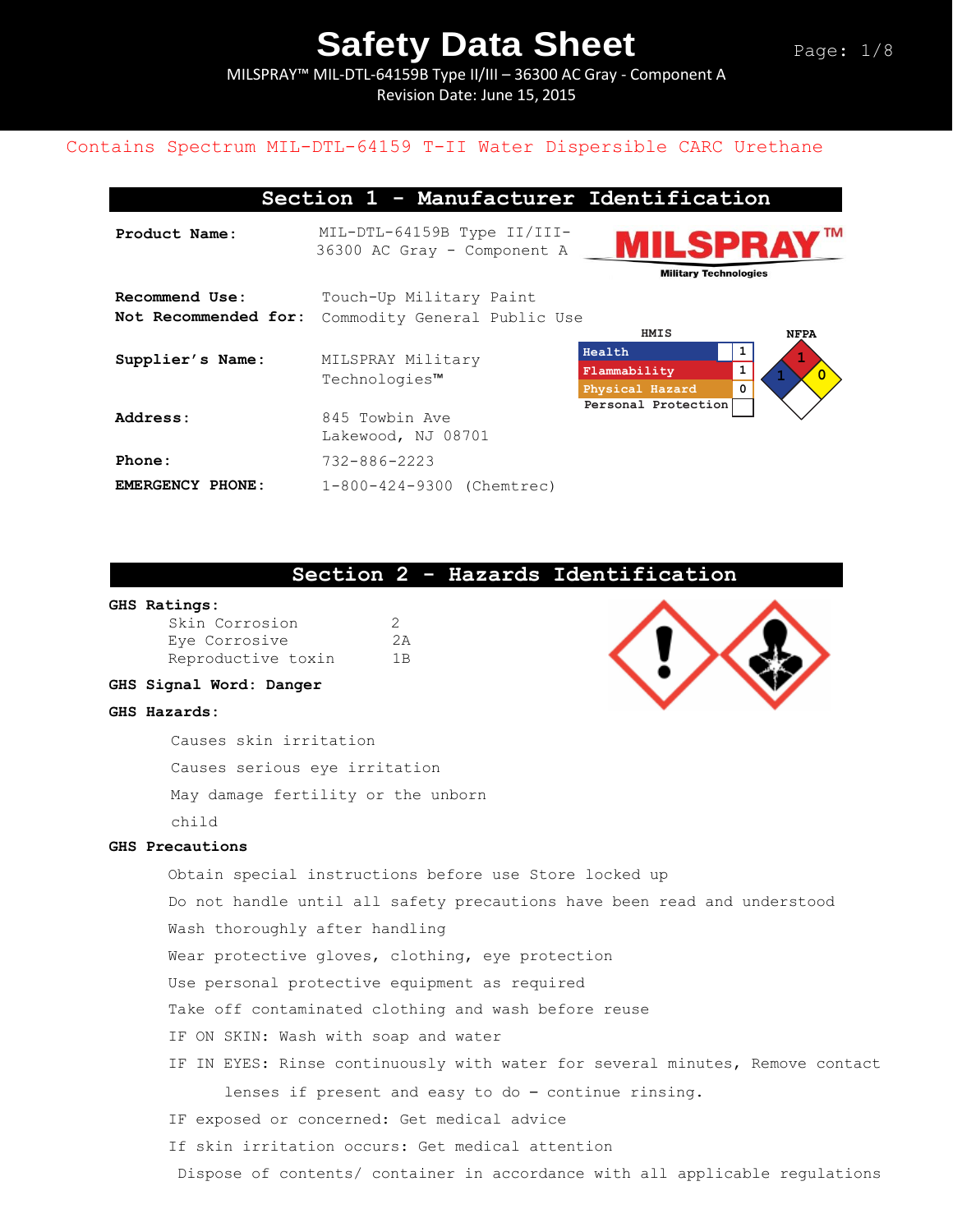MILSPRAY™ MIL-DTL-64159B Type II/III – 36300 AC Gray - Component A Revision Date: June 15, 2015

## **Section 3 - Composition/Information on Ingredients**

| Chemical                                       | CAS No.          | Weight<br>Percent |
|------------------------------------------------|------------------|-------------------|
| Water                                          | $7732 - 18 - 5$  | $40 - 50$ %       |
| Titanium Dioxide                               | $13463 - 67 - 7$ | $10 - 20$ %       |
| Trade Secret                                   |                  | $10 - 20$ %       |
| Polymeric condensate of urea &<br>formaldehyde | $9011 - 05 - 6$  | $5 - 10$ %        |
| n-Methyl-2-Pyrrolidone                         | $872 - 50 - 4$   | $1 - 5%$          |
| Ethene, Homopolymer                            | $68441 - 17 - 8$ | $1 - 5%$          |
| Inorganic Metal Oxide                          | $1317 - 61 - 9$  | $1 - 5%$          |

### **Section 4 - First Aid Measures**

**EYE CONTACT:** Flush eyes gently with water shile holding eyelids apart. If symptoms persist or if there is any visual difficulty, seek immediate medical attention.

**SKIN CONTACT:** Remove contaminated clothing. Wash exposed area with soap and water. If symptoms persist, seek medical attention. Launder clothing before reuse.

**INHALATION:** If symptoms develop, move individual away from exposure and into fresh air. If symptoms persist, seek medical attention. If breathing is difficult, administer oxygen. Keep person warm and quiet; seek immediate medical attention.

**INGESTION:** Seek medical attention. If individual is drowsy or unconscious, do not give anything by mouth; place individual on the left side with the head down. Contact a physician, medical facility, or poison control center for advice about whether to induce vomiting. If possible, do not leave individual unattended.

**NOTE TO PHYSICIAN:** Preexisting disorders of the following organs (or organ systems) may be aggravated by exposure to this material: lung (ie; asthma-like conditions), skin (redness or rash-like symptoms, irritation)

#### **Section 5 - Fire Fighting Measures**

**FLASH POINT: 95°C (203°F)** 

**LEL:** 1.00 **UEL:** 10.00

**SUITABLE EXTINGUISHING MEDIA:** Use water, foam, Carbon Dioxide, or Dry Chemical fire fighting apparatus.

**UNSUITABLE EXTINGUISHING MEDIA:** Not available.

**UNUSUAL FIRE & EXPLOSION HAZARDS:** This water based solution in nonflammable however, in a fire situation vapors that are heavier than air and may travel along the ground or be moved by ventilation and ignited by heat, pilot lights, other flames, or other ignition sources at locations distant from material handling area. Never use welding or cutting torch on or near containers even when empty, as product and/or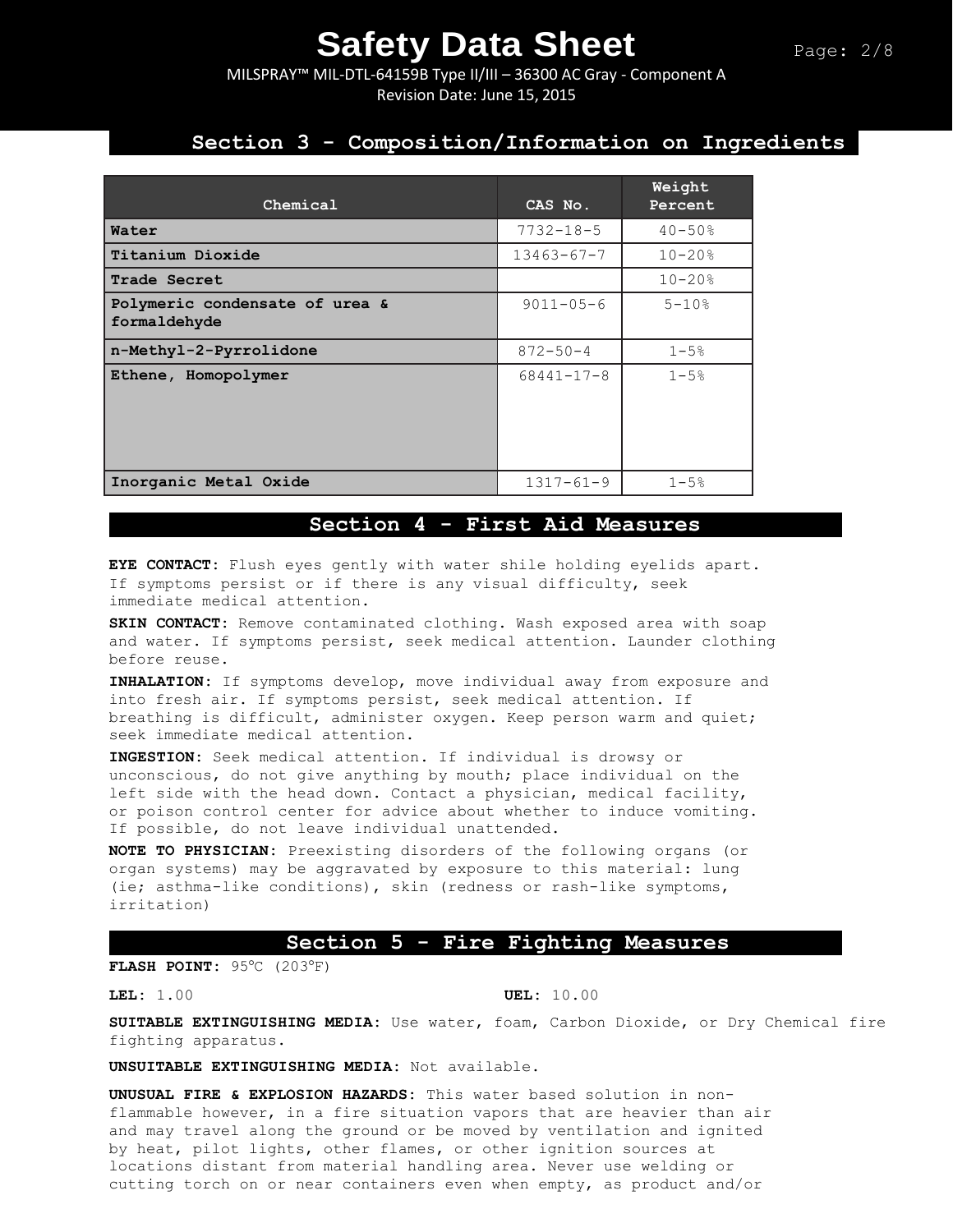MILSPRAY™ MIL-DTL-64159B Type II/III – 36300 AC Gray - Component A Revision Date: June 15, 2015

product residue can ignite explosively .

**PRODUCTS OF COMBUSTION:** May form oxides of carbon, and nitrogen.

**PROTECTION OF FIREFIGHTERS:** Treat all fires as chemical in nature. The use of water may be suitable as an extinguishing media, but will be helpful in keeping adjacent containers cool. Avoid spreading burning liquid with water used for cooling purposes.

**FIRE FIGHTING EQUIPMENT:** Firemen and emergency responders: wear full turnout gear or Level A equipment including positive-pressure, selfcontained breathing apparatus (SCBA), and chemical resistant personal protective equipment. Refer to the personal protective equipment section of this MSDS.

**NFPA 704:** Health = 1 Flammability = 1 Instability = 0

#### **Section 6 - Accidental Release Measures**

**PERSONAL PRECAUTIONS:** Not available.

**SPILL AND LEAK PROCEDURES:** Spill supervisor - Ensure cleanup personnel wear all appropriate Personal Protective Equipment (PPE), including respiratory protection. Remove all ignition sources. Keep nonessential personnel away from the contaminated area.

**ENVIRONMENTAL PRECAUTIONS:** Stop spill at source, and prevent material from entering drains, sewers, streams or other bodies of water.

**METHODS OF CONTAINMENT:** Dike spill area with suitable absorbent material or chemical booms to limit spreading. If run-off occurs, notify authorities as required.

#### **METHODS OF CLEAN-UP:**

**SMALL SPILLS:** Ventilate area, and keep sources of ignition and hot metal surfaces isolated from the spill Absorb liquid using vermiculite, sawdust, speedy-dry, or other suitable floor absorbent material Use only non-sparking tools to collect and transfer to a suitable container for disposal in accordance with local, and federal regulations.

**LARGE SPILLS:** Eliminate all ignition sources, and ventilate area. Persons not wearing protective equipment should be excluded from area of spill until clean-up has been completed. Stop spill at source, and prevent material from entering drains, sewers, streams or other bodies of water. Dike spill area with suitable absorbent material or chemical booms to limit spreading. If run-off occurs, notify authorities as required. Pump or vacuum transfer spilled product to clean containers for recovery. Absorb unrecoverable product, and transfer contaminated absorbent, soil and other materials to containers for disposal in accordance with local, state, and federal regulations. Note; use only non-sparking equipment to clean up spills.

**OTHER INFORMATION:** Not available.

### **Section 7 - Handling and Storage**

**HANDLING**: Wear all appropriate Personal Protective Equipment (PPE). Wear respiratory protection or ensure adequate ventilation at all times as vapors can accumulate in confined or poorly ventilated areas. Use the product in a manner which minimizes splashes and/or the creation of dust. Keep containers dry and closed when not in use. Do not handle or store material near heat, sparks, open flames, or other sources of ignition. Sufficiently ground container when transferring material from one container to another. Emergency eyewash fountains and safety showers should be available in the immediate vicinity of potential exposure. Sudden release of hot organic chemical vapors or mists from process equipment operating at elevated temperatures and pressures, or sudden ingress of air into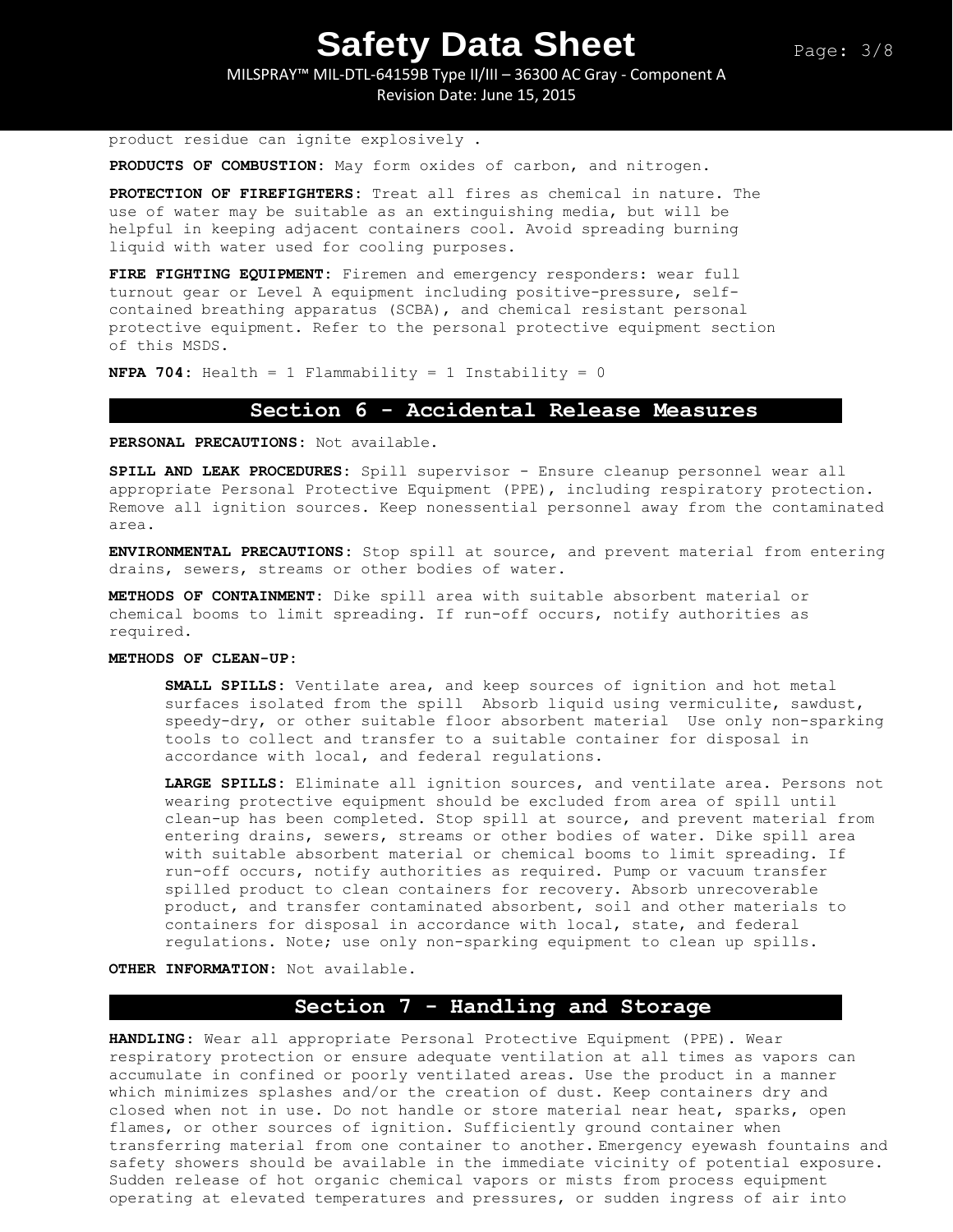#### MILSPRAY™ MIL-DTL-64159B Type II/III – 36300 AC Gray - Component A Revision Date: June 15, 2015

vacuum equipment, may result in ignitions without the presence of obvious ignition sources. Any use of this product in elevated temperature, pressurized, or vacuum process should be thoroughly evaluated to establish and maintain safe operating conditions.

**STORAGE:** Store this material in tightly sealed original containers only, in a segregated area with adequate ventilation to prevent a build-up of "fumes" that could pose a safety hazard with regard to personal exposure and fire. Keep all sources of ignition away from storage area, and store material at temperatures between 50 to 80 degrees F.

### **Section 8 - Exposure Controls/Personal Protection**

| Chemical                                       | <b>OSHA</b><br>Exposure Limits      | <b>ACGIH</b><br>Exposure Limits  | Other Exposure<br>Limits                                                          |
|------------------------------------------------|-------------------------------------|----------------------------------|-----------------------------------------------------------------------------------|
| Water                                          | OELs not<br>established             | OELs not<br>established          |                                                                                   |
| Trade Secret                                   |                                     |                                  |                                                                                   |
| Titanium Dioxide                               | PEL $15mg/m3$ - TWA<br>(total dust) | TLV 10mg/m3 -TWA<br>(total dust) |                                                                                   |
| Polymeric condensate of urea &<br>formaldehyde | OELs not<br>established             | OELs not<br>established          | PEL 15 $mg/m^3$ -TWA<br>(total dust)<br>PEL 5 $mg/m^3 - TWA$<br>(respirable dust) |
| n-Methyl-2-Pyrroliodone                        | OELs not established                | OELs not established             | PEL 25 ppm-TLV                                                                    |
| Ethene, Homopolymer                            | OELs not established                | OELs not established             |                                                                                   |
| Inorganic Metal Oxide                          | OELs not established                | OELs not established             |                                                                                   |

**ENGINEERING CONTROLS:** Ensure that any processing ovens are vented to prevent the introduction of fumes into the workplace, and to prevent a build up of fume within the oven. Use only explosion proof equipment, and ground containers and transfer equipment. Use only chemically resistant transfer equipment, and measuring containers.

**EYE PROTECTION**: The use of safety glasses, chemical goggles, and/or face shields are recommended to safeguard against potential eye contact, irritation, or injury. The availability of eye wash stations when using this product is highly recommended.

**SKIN PROTECTION:** The use of chemical resistant gloves is recommended to prevent repeated or prolonged contact with the skin. Wear impervious clothing and boots. The use of chemical aprons is advised when working with and/or transferring these materials. The availability of safety showers in work areas is recommended**.** 

**RECOMMENDED VENTILATION:** General mechanical ventilation may be sufficient to keep product vapor concentrations within specified timeweighted averages. If general ventilation proves inadequate to maintain safe vapor concentrations, supplemental local exhaust may be required.

**RESPIRATORY PROTECTION**: If workplace exposure limits of product or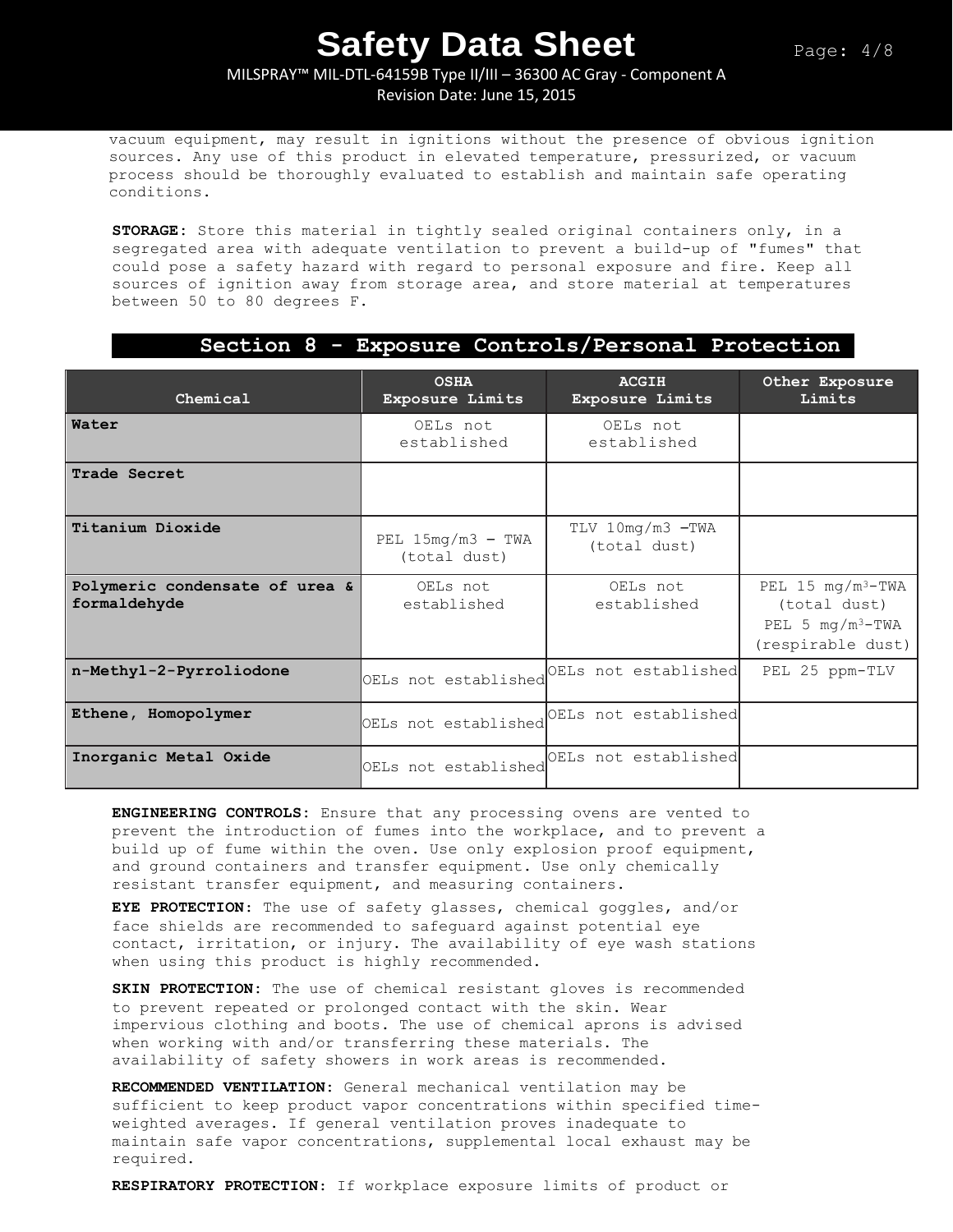MILSPRAY™ MIL-DTL-64159B Type II/III – 36300 AC Gray - Component A Revision Date: June 15, 2015

any component is exceeded, the use of a NIOSH/MSHA respirator will be necessary. In general the use of an organic vapor cartridge with a dust/mist pre-filter will be sufficient. In the absence of proper environmental controls, a NIOSH/MSHA approved air supplied respirator is advised.

**CONTAMINATED EQUIPMENT:** Dispose of the waste in compliance with all Federal, state, regional, and local regulations.

**HYGIENE:** Not available.

#### **Section 9 - Physical and Chemical Properties**

**APPEARANCE:** Viscous liquid either colored or milky depending on product. **ODOR:** Strong solvent/ammonia type odor.

**ODOR THRESHOLD:** Not available.

**PHYSICAL STATE:** Liquid

**% Volume Volatile:** 67.14

**Formula Lb/Gal:** 10.29

**Boiling Range:** 77 to 100ᵒC

**EVAPORATION RATE:** Slower than ether.

**pH:** Not available.

**MELTING POINT/FREEZING POINT:** Not available.

**FLASH POINT:** 95°C (203°F)

**FLAMMABILITY:** Not available.

**UPPER/LOWER LIMITS FLAMMABITLITY:** 10.00/1.00

**VAPOR PRESSURE:** Not available.

**RELATIVE DENSITY:** 1.234

**SOLUBITLITY:** Not available.

**PARTITION COEFFICICIENT:** Not available.

**AUTO-IGNITION TEMPERATURE:** Not available.

**DECOMPOSITION TEMPERATURE:** Not available.

**VISCOSITY:** Not available.

**VAPOR DENSITTY:** Heavier than air.

**Lbs VOC/Gallon Less Water:** 0.95

**Gms VOC/Liter Less Water:** 114

### **Section 10 - Stability and Reactivity**

Components of this mixture may be incompatible with various materials, and will fume certain combustion products. It is recommended that only Spectrum's authorized materials are combined with Spectrum's finished products.

**STABILITY:** Is stable.

**CONDITIONS TO AVOID:**

**INCOMPATIBLE MATERIALS:** The following incompatibilities may exist with components of this product. Strong oxidizing agents. Acids, strong oxidizing agents.

**HAZARDOUS DECOMPOSITION PRODUCTS:** Thermal decomposition in the presence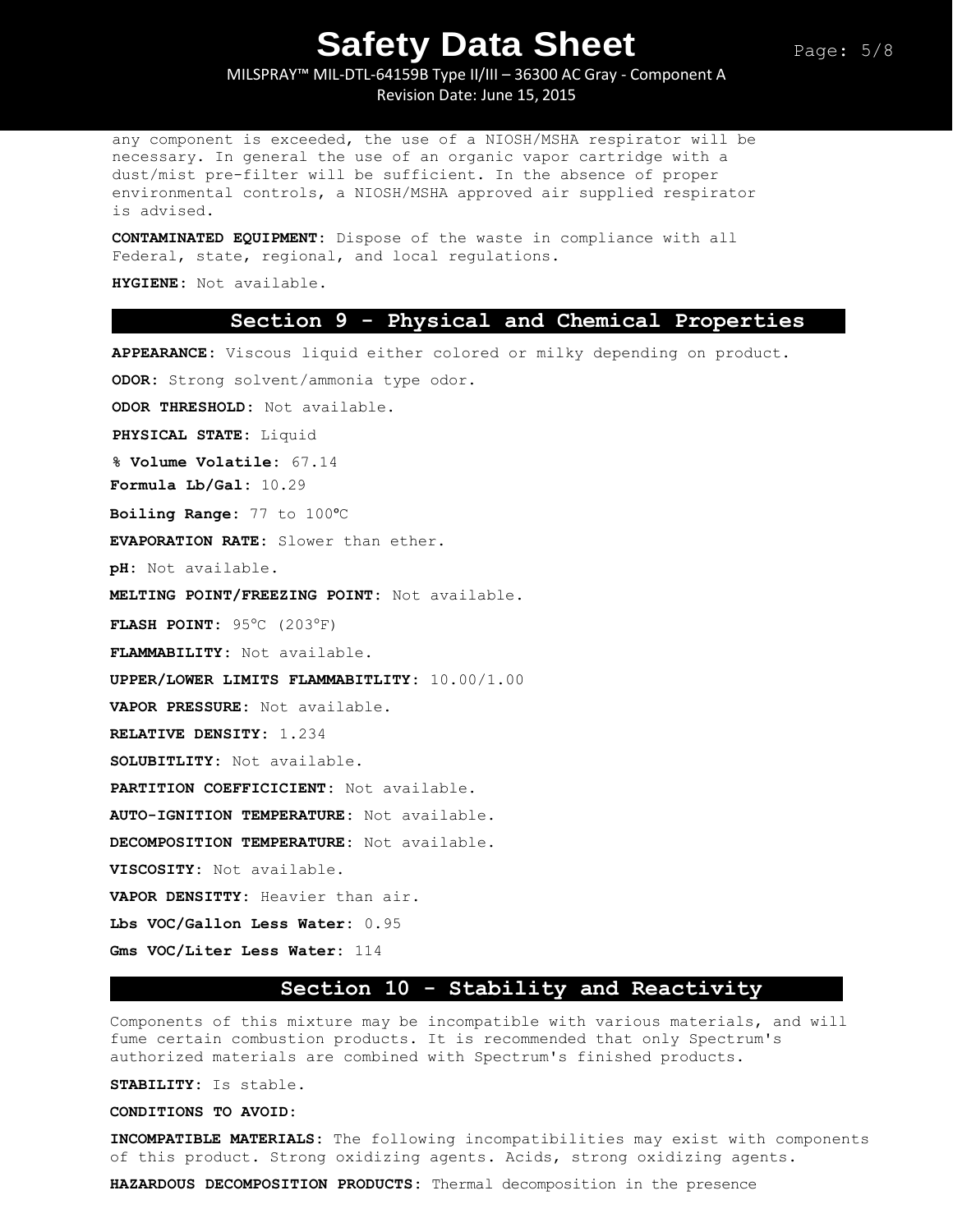MILSPRAY™ MIL-DTL-64159B Type II/III – 36300 AC Gray - Component A Revision Date: June 15, 2015

of air may yield the following: Oxides of carbon, such as carbon dioxide & carbon monoxide. May form: aldehydes, carbon dioxide and carbon monoxide, ketones, organic acids.

**POSSIBILITY OF HAZARDOUS REACTIONS:** Hazardous polymerization will not occur.

### **Section 11 - Toxicological Information**

**LIKELY ROUTES OF EXPOSURE:** Eye contact, Skin contact, Ingestion, and Inhalation

**EYE:** Can cause eye irritation. Symptoms include stinging, tearing, redness, and swelling of eyes.

**INHALATION:** Breathing of vapor or mist is possible. Breathing small amounts of this material during normal handling is not likely to cause harmful effects. Breathing large amounts may be harmful. Symptoms usually occur at air concentrations higher than the recommended exposure limits.

**SKIN:** May cause mild skin irritation. Prolonged or repeated contact may dry the skin. Symptoms may include redness, burning, drying and cracking of skin, and skin burns. Passage of this material into the body through the skin is possible, but it is unlikely that this would result in harmful effects during safe handling and use.

**Ingestion:** Swallowing small amounts of this material during normal handling is not likely to cause harmful effects. Swallowing large amounts may be harmful. This material can get into the lungs during swallowing or vomiting. This results in lung inflammation and other lung injury.

**MEDICAL CONDITIONS AGGRAVATED BY EXPOSURE:** Signs and symptoms of exposure to this material through breathing, swallowing, and/or passage of the material through the skin may include: mouth and throat irritation, stomach or intestinal upset, irritation of the nose, throat & airways, central nervous system depression, high blood sugar, coma.

**TARGET ORGANS:** Reproductive System and Skin. This material shortens the time of onset or worsens the liver and kidney damage induced by other chemicals. Overexposure to this material has been suggested as a cause of the following effects in laboratory animals: mild, reversible liver effects, mild, reversible kidney effects, blood abnormalities.

**CANCER INFORMATION:** Based on the available information, this material cannot be classified with regard to carcinogenicity. This material is NOT listed as a carcinogen by the International Agency for Research on Cancer, the National Toxicology Program, or the Occupational Safety and Health Administration.

**Carcinogenicity:** The following chemicals comprise 0.1% or more of this mixture and are listed and/or classified as carcinogens or potential carcinogens by NTP, IARC, OSHA (mandatory listing), or ACGIH (optional listing) .

CAS Number-None; Description-N/A; % Weight-N/A; Carcinogen Rating-N/A

**DEVELOPMENTAL INFORMATION:** This material (or a component) may be harmful to the human fetus based on positive test results with laboratory animals. Case studies show that prolonged intentional abuse of this product during pregnancy can cause birth defects in humans.

**MIXTURE TOXICITY:** Inhalation Toxicity LC50: 5 mg/L **COMPONENT TOXICITY:** n-Methyl-2-Pyrrolidone Oral LD50: 3,598 mg/kg (Rat) Dermal LD50: 8 g/kg (Rabbit) Inhalation LC50: 3 mg/L (Rat)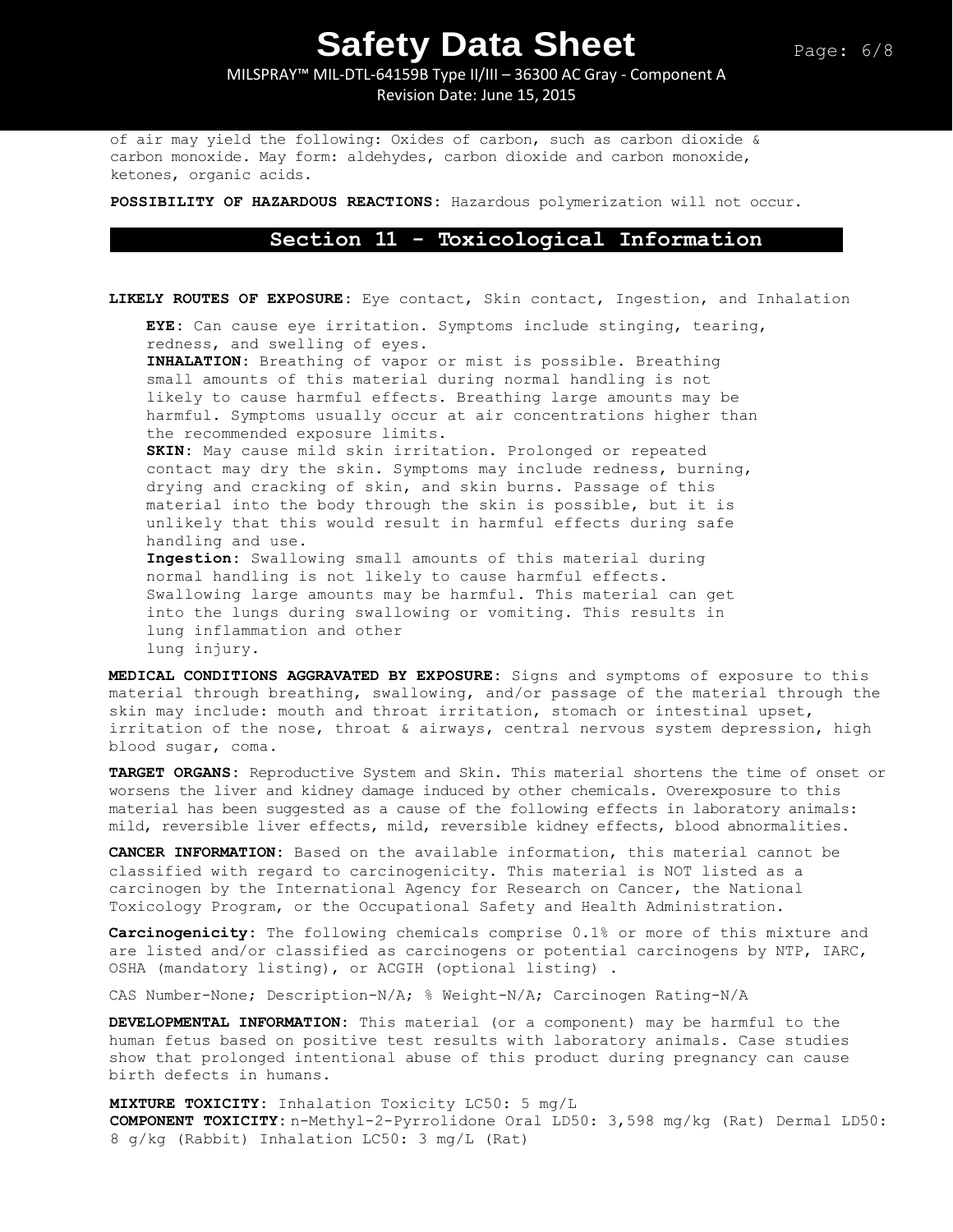MILSPRAY™ MIL-DTL-64159B Type II/III – 36300 AC Gray - Component A Revision Date: June 15, 2015

### **Section 12 - Ecological Information**

#### **ENVIRONMENTAL EFFECTS:** Not available.

#### **Section 13 - Disposal Considerations**

As the US EPA, state, regional, and other regulatory agencies may have jurisdiction over the disposal of your facility's hazardous waste, it is incumbent upon you, the hazardous waste generator, to learn of and satisfy all the requirements which affect you. Dispose of the hazardous waste at a properly licensed and permitted disposal site or facility. Ensure conformity to all applicable hazardous waste disposal regulations. The US EPA Hazardous Waste Numbers which follow are applicable to this unadulterated product if the product enters the "waste stream." Refer to Title 40 of the Code of Federal Regulations, Part 261 (40 CFR 261). This part of the Code identifies solid wastes which are subject to regulation under various sections of the Code and which are subject to the notification requirements of Section 3010 of the Resource Conservation and Recovery Act (RCRA).

#### **Section 14 - Transport Information**

**DOMESTIC (USDOT):**

Proper Shipping Name: Non-Hazardous Water Base Paint Hazard Class: Not applicable. Packing Group: Not applicable.

#### **Section 15 - Regulatory Information**

Other regulatory information is listed where applicable.

**State of California Safe Drinking Water and Toxic Enforcement Act of 1986 (Proposition 65):** WARNING! This product contains the following chemicals which are listed by the State of California as carcinogenic or a reproductive toxin:

872-50-4 n-Methyl-2-Pyrrolidone 1 to 5 %

13463-67-7 Titanium Dioxide 10 to 20 %

**Commonwealth of Massachusetts "Right to Know":** This product contains the following toxic or hazardous substances which appear on the Massachusetts Substance List:

872-50-4 n-Methyl-2-Pyrrolidone 1 to 5 %

13463-67-7 Titanium Dioxide 10 to 20 %

**New Jersey Worker and Community Right To Know Hazardous Substance List:** The following substances appear on the New Jersey Right To Know Hazardous Substance List:

872-50-4 n-Methyl-2-Pyrrolidone 1 to 5 %

13463-67-7 Titanium Dioxide 10 to 20 %

**Commonwealth of Pennsylvania Worker and Community Right-To-Know Act:** This product contains the following chemicals which appear on the Pennsylvania Hazardous Substance List:

872-50-4

13463-67-7

**EU Risk Phrases R43:** May cause sensitization by skin contact

**Safety Phrase:**